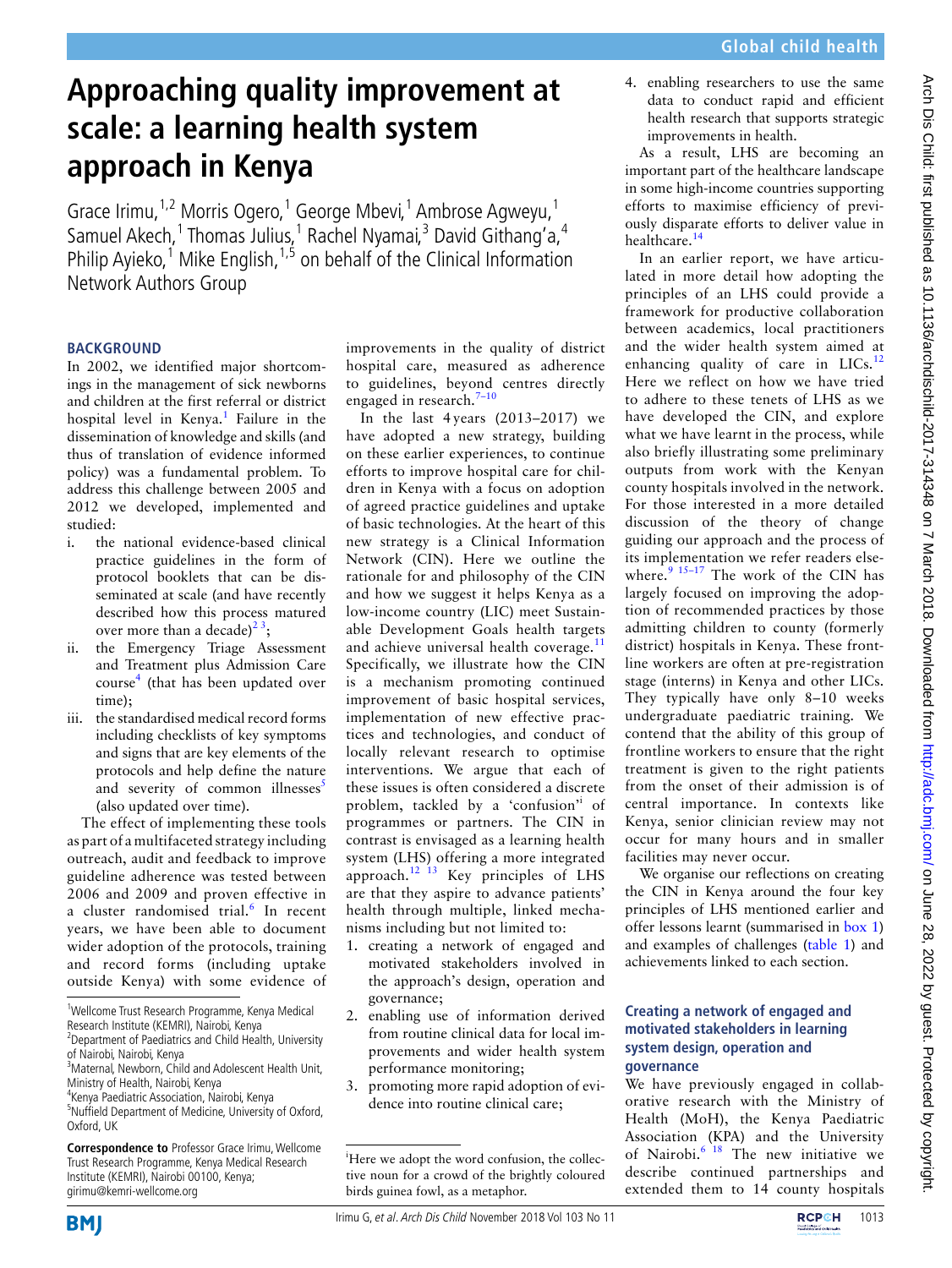# **Global child health**

### **Box 1 Lessons learnt as part of efforts to adopt the principles of a learning health system**

*Creating a network of engaged and motivated stakeholders in learning system design, operation and governance*

- ► A history of successful prior engagement with multiple stakeholders that fosters trust between parties is an important foundation supporting local ownership and leadership while it is important that the network addresses each party's interests.
- ► Networks are in essence based on continuous communication between parties, the work and importance of communication should not be underestimated.
- ► Face-to-face meetings remain important to create and sustain individuals' and institution's identification with the Clinical Information Network (CIN) and consequently help overcome turnover of specific individuals.

*Enabling the generation and use of local clinical information to promote adoption of better practices and wider health system performance monitoring*

- $\blacktriangleright$  It is important to develop standardised records and hospital forms through consensus and be sensitive to the realities of routine clinical work processes, existing medical records arrangements and at hospital level how patient files are produced and who pays for them.
- ► Data can be turned into information that helps support local improvement but such information needs to be credible, timely and appropriate to the users. Investment is required in information use, an area neglected in most low-income countries (LIC), but existing information personnel are keen to support initiatives that recognise the importance of their work.
- ► There is considerable value in longterm monitoring both locally and in the aggregate as change is often slow and efforts need to be sustained.

*Promoting adoption of basic technologies*

► The ability of senior clinicians and the network to which they belong to influence adoption of basic technologies depends on any initial and recurrent cost and is linked to

Continued

## **Box 1 Continued**

the number and nature of additional actors required to support adoption.

► Greater future efforts are needed to use information for advocacy to support resource allocation by managers and county and national governments to meet the needs for essential technologies.

*Enabling the conduct of rapid and efficient health research that supports strategic improvements in health*

- ► Practitioners are interested in contributing to research they see is relevant to their needs and like to be involved in the process through all its stages while acknowledging that specific research skills are needed too.
- ► A common data resource can enable multiple questions to be addressed efficiently while helping build local research capacity.

(H1-H14).<sup>19</sup> All these came together to create the CIN focused on inpatient paediatric care. In brief, recruitment of hospitals into the network took place from September 2013 to February 2014. An initial formative event was a consensus meeting to establish the CIN's vision and mission. It was attended by partner representatives and a focal team from each hospital, comprising a paediatrician, a nurse heading the paediatric ward and the officer in charge of health records and information. This meeting helped align participants' goals drawing on shared values and resources as part of collective meaning-making and resulted in vision and mission statements.

*CIN vision:* 'To become leaders in the use of information to improve paediatric hospital care in Kenya and the [East African] region'

*CIN mission:* 'To generate hospital data we trust to inform our decisions and plans, and monitor and evaluate our actions'

All the partners have remained engaged in the network activities to date. The MoH brings authority, reaffirms policy, helps promote coordination with other programmes, learns about implementation challenges and offers the prospect of improving use of local evidence in policy-making. The KPA provides professional endorsement, helpful in creating a sense of ownership and local identity, as well as being one administrative arm of the partnership. The university and research team currently raise funds (primarily through research grants) and provide expertise in clinical areas, epidemiology/biostatistics,

data management and additional project management.<sup>ii</sup>

The CIN focal persons in each hospital are 'mid-level' managers who lead departments and teams. In these clinical hybrid roles, they are responsible for improving documentation in medical records that facilitates data collection and ongoing improvement work.<sup>20 21</sup> The focal persons bring local authority and a distributed form of leadership that promotes CIN legitimacy and credibility. They also understand the local context of hospital systems and power relationships, and play key boundary spanning roles in changing the behaviours of frontline workers that are critical to achieving improvements in care and outcomes. $20$   $22$   $23$  Engaging such personnel in improvement work does demand, however, that they have the capability, that the environment offers them the opportunity and that they remain motivated in what can be challenging low-resource settings.<sup>15 24 25</sup>

To help develop 'engaged and motivated' members of CIN at local levels and build a collective identity and community of practice, we hold twice yearly face-to-face meetings with paediatricians inviting the other CIN focal persons to one annual meeting.<sup>9</sup> These meetings allow participants to discuss their audit reports (including offering suggestions for improving data collection) and to identify underlying problems and potential solutions with peers. They also provide a forum for short, specific skills building sessions focused on the 'soft skills' needed as a manager (eg, how to run a team) and on building their understanding of research. Crosstalk among the scientific, clinical and policy communities in an arena promoting collegial relationships helps interpret results based on an understanding of practice in the real world. This enables all sides to understand how contexts interact with improvement approaches to bring about observed outcomes<sup>26</sup> (see box 1 for a summary of lessons learnt).

#### **Enabling the generation and use of local clinical information to promote adoption of better practices and wider health system performance monitoring** Improving information by improving documentation

Many hospitals in LICs have little or no information on the process or outcomes

i<sup>i</sup>It is worth noting that other than supporting a data clerk at each hospital to collect data, hospitals receive no other financial or material resources from the network.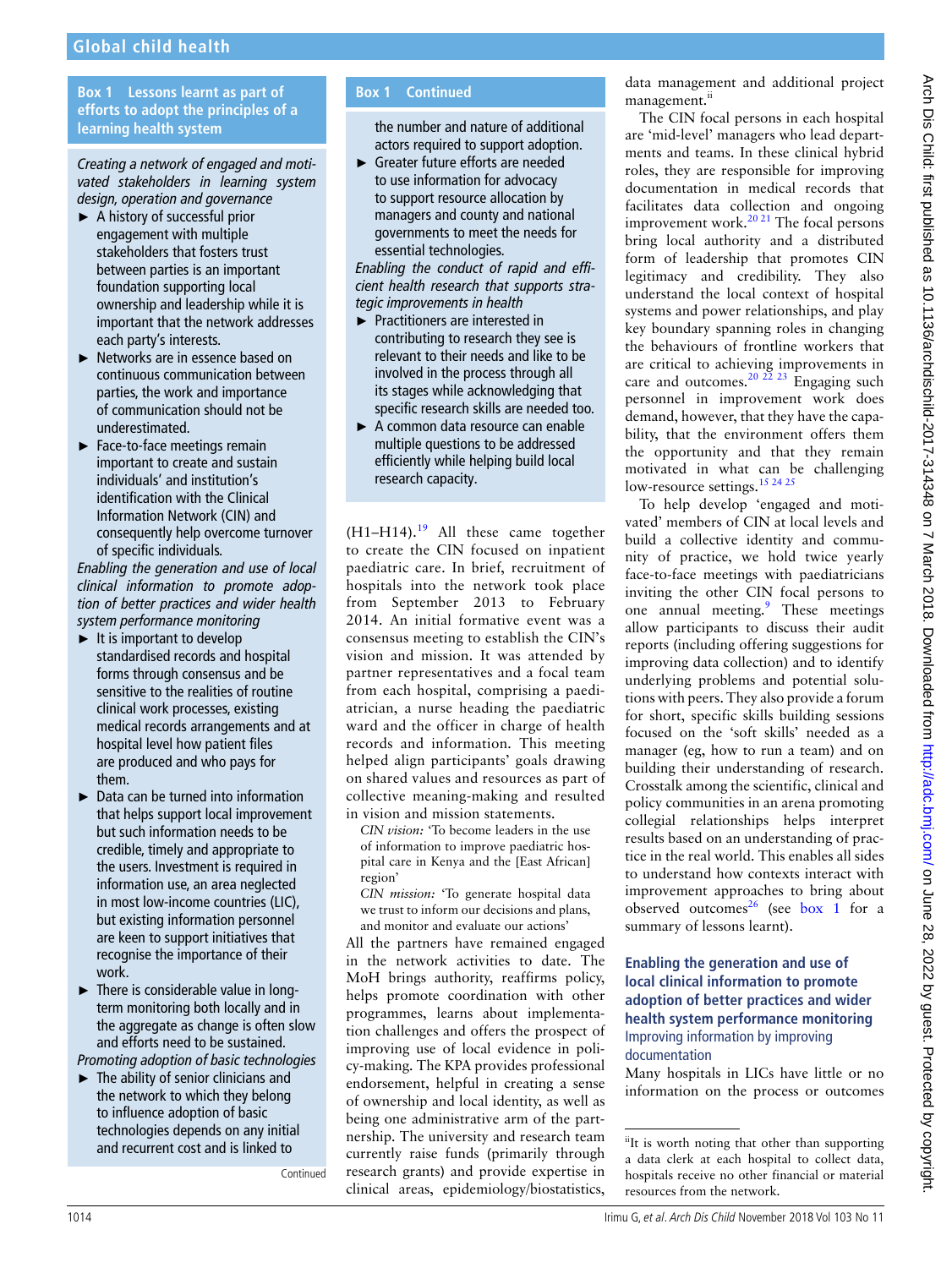**Table 1** Examples of the challenges encountered during the implementation of the Clinical Information Network related to preservice training, hospital norms and national policies

| Level                                    | <b>Examples of challenges</b>                                                                                                                                                                                                                                                                                                                                                                                                                                                                                                                                                                                                                                                                                                                                                                                                                                                                                                                                                                                                                                                                                                                                                                                                                                                                                                                                                                                                                                                                                                                                                                                                                                                                                                                                                                                                                                                                                                                                                                                                                  |
|------------------------------------------|------------------------------------------------------------------------------------------------------------------------------------------------------------------------------------------------------------------------------------------------------------------------------------------------------------------------------------------------------------------------------------------------------------------------------------------------------------------------------------------------------------------------------------------------------------------------------------------------------------------------------------------------------------------------------------------------------------------------------------------------------------------------------------------------------------------------------------------------------------------------------------------------------------------------------------------------------------------------------------------------------------------------------------------------------------------------------------------------------------------------------------------------------------------------------------------------------------------------------------------------------------------------------------------------------------------------------------------------------------------------------------------------------------------------------------------------------------------------------------------------------------------------------------------------------------------------------------------------------------------------------------------------------------------------------------------------------------------------------------------------------------------------------------------------------------------------------------------------------------------------------------------------------------------------------------------------------------------------------------------------------------------------------------------------|
| Preservice training                      | The training of junior medical staff sometimes conflicts with the apparent restrictions on clinical autonomy encompassed by quidelines and their learning<br>experience in tertiary settings where evidence-based quidelines may be looked down on as 'too simple'.<br>Concerns that increasing student numbers is affecting the quality of undergraduate training exemplified by a paediatrician's comments: 'The interns we<br>are getting are very poor. What I have seen in the last 5 years, I don't know what kind of training they get.'<br>Highly variable graduation dates for clinical cadres within and across institutions challenge planning for orientation of the newly qualified clinicians<br>before their rotation on the wards (and see below).<br>Postgraduate (consultant) training includes little emphasis on management skills such as how to give effective feedback at group or individual levels and<br>in how to foster teamwork among junior clinicians and nurses.<br>Each hospital retained the primary data on its admissions but utilisation of local data by the hospital clinicians and management for more local quality<br>improvement cycles or planning and resource allocation was limited. This was related to relatively poor computer and data analytical skills and limited<br>capacity in hospital records departments with reliance on more intuitive management based on historical contingencies.                                                                                                                                                                                                                                                                                                                                                                                                                                                                                                                                                                                              |
| Hospital contexts and<br>practical norms | Hospitals often lacked printers/projectors making wide dissemination of feedback reports problematic with a continued reliance on receipt of limited<br>numbers of hard copies.<br>Challenges in local planning and resource mobilisation in hospitals where access to and control over financial resources is very limited. This can impact<br>the continuous supply of hospital stationery such as structured admission (paediatric admission record (PAR)) and discharge forms as well as undermine<br>efforts to improve practices (eq, testing for hypoglycaemia).<br>There is very high turnover of the medical and clinical officer interns such that almost the entire junior clinical team may change every 3 months.<br>Continued role (and in some cases reliance on) of pharmaceutical companies' support for continued education meetings that may undermine quideline<br>adherence.<br>Practical norms sometimes conflict with practices being promoted such as:<br>a. that there is little value in writing a short summary of events around the time of death and recording the primary and contributory diagnoses;<br>that ascertaining HIV status should be done by specific HIV counsellors, not clinicians;<br>b.<br>that anthropometric measurements should be performed by nutritionists, not clinicians;<br>c.<br>d. unavailability of some essential services at night and weekends, for example, inaccessibility of special feeds for malnutrition undermining quideline<br>adherence.<br>Epistemic and practical boundaries challenge teamwork. Although audit feedback meetings are intended to be multidisciplinary, they are often cadre-<br>specific undermining efforts at relationship building across cadres and in understanding and tackling system barriers.<br>Competing priorities—the role of heads of paediatric teams is often not perceived as including quality improvement and are given no dedicated time or<br>training for these activities while they also have multiple competing priorities. |
| National/county<br>governments           | Historically weak systems for disseminating policies and monitoring their uptake linked to weak systems for promoting and regulating quality of care.<br>Insufficient capacity for generating and using information as part of decision-making in resource allocation (staff and equipment) to ensure minimum<br>standards of care are achieved.                                                                                                                                                                                                                                                                                                                                                                                                                                                                                                                                                                                                                                                                                                                                                                                                                                                                                                                                                                                                                                                                                                                                                                                                                                                                                                                                                                                                                                                                                                                                                                                                                                                                                               |

of care, a fundamental challenge to improving quality at scale. A relatively basic system was established as part of CIN so that clinical data are extracted on-site from patients' paper records at the point of discharge. De-identified data are then collated centrally and a set of routine analytics used to create an audit report for each hospital every 3 months. These reports focus on adherence to guidelines spanning the medical conditions accounting for over 70% of admissions and deaths.<sup>19</sup> They use simple 'traffic-light' coding to identify problem areas and summarise any changes over the previous 12 months in the form of run charts. $1617$ 

#### Using data for improvement through regular audit and feedback

Initially we worked on improving documentation in medical records linked to use of an MoH-approved standard paediatric admission record (PAR). Such efforts resulted in an increase in the proportion of children for whom a PAR was used in all hospitals from a median value of 54.05% (IQR 7.55%–92.36%) in the first month of each hospital joining the CIN to 99.47% (IQR 97.99%–100%) by the 34th month. Other approaches included introducing (for the first time) orientation of each new rotation of junior clinicians to preferred practices including use of the PAR on their arrival to the ward. As such rotations occur every 3 months in Kenya, these efforts have likely been critical to sustaining better documentation across more than 3 years (12 rotations) in CIN (see figure 1). To achieve such improvements, we first worked with paediatricians to ensure they could interpret the audit reports and give effective feedback to their hospital teams. Between network inception and November 2016 hospitals have received 15 feedback reports. We observed that hospital teams are keen 'not to be in the red' but 'be green' in their report. Comparison of hospitals' performance especially during face-to-face meetings helped foster shared learning rather than potentially harmful competition and helped people gain confidence in their ability to achieve change. We attribute this to having a shared vision and referring to poor performance as 'offering opportunity for learning and improvement' while engagement with peers provided encouragement to complete quality improvement processes. $25$  As a result, clinical teams worked with their records department and hospital administration, drawing lessons from across CIN, to ensure hospitals acquired infrastructure, reorganised service delivery and leadership provided effective mentorship and supervision to support delivery of quality care.

From June 2014, feedback included tracking of multiple indicators of adherence to key guidelines and adoption of basic technologies. At a CIN meeting held in October 2015, hospitals together set specific shared targets for three indicators in which it was felt inadequate progress was being made: (1) to improve the documentation of a clear primary discharge diagnosis to 80%; (2) to clearly determine and then document HIV status in records for 80% admissions; and (3) to document blood glucose test results for at least 60% of children admitted with danger signs. There was some improvement in documenting a clear discharge diagnosis (figure 2A) but performance was less good (data not shown) in the subpopulation who died as this required a clear summary of the death to be recorded in the medical file, something not previously practised.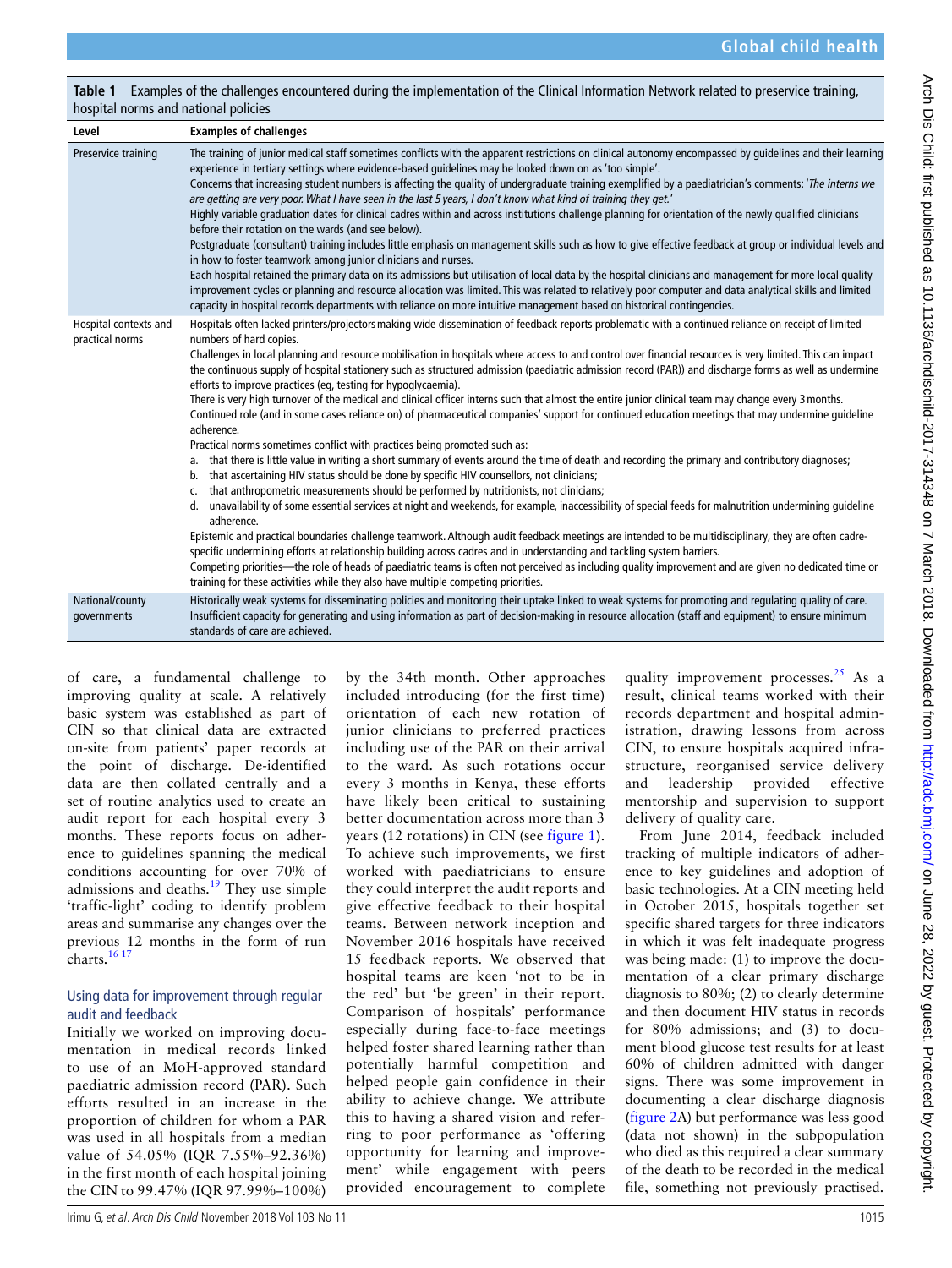Ascertaining HIV status improved over time with seven hospitals achieving the >80%target and a status ascertained for 81.9% of all children in CIN by November 2016 (figure 2B). There was, however, only a small improvement in recording blood glucose levels overall in seriously ill children although two hospitals achieved the  $>60\%$  target (figure 2C). Informal discussions with CIN focal teams suggested this was in many cases linked to difficulties in securing adequate supplies for bedside or laboratory-based glucose testing. Lack of resources then undermined clinicians' motivation to request the test.

#### **Promoting adoption of basic technologies**

In 2013, the Kenya national guidelines adopted mid-upper arm circumference (MUAC) as the preferred measurement to assess acute malnutrition for children aged 6–59 months. Initial data from CIN demonstrated limited MUAC measurement and MUAC tapes were often lacking. CIN partners therefore lobbied the national Unicef offices, then supplying MUAC tapes for use in community and primary care, to supply tapes to CIN hospitals in April 2014. By November 2016, 71.5% of admitted children had a MUAC measure recorded (figure 3A). Having quality hospital data also enabled some hospitals to negotiate for better supply and use of pulse oximetry. Three hospitals had pulse oximeters at the start of the project and 12/14 by the end of 2016 at which point 49% of all admitted children had oxygen saturation recorded (figure 3B). However, as mentioned above there was less success in increasing measurement of blood glucose (figure 2C) suggesting that efforts must be made by CIN to advocate at local and national levels for improved resources for essential interventions, diagnostics and technologies.

#### **Enabling the conduct of rapid and efficient health research that supports strategic improvements in health**

Most published research from LICs is conducted in specifically resourced research units. The CIN partnership aimed to engage those working in routine settings in research hoping this would help set a relevant research agenda and improve generalisability of research. At the same time, we wished to improve the understanding of research and its

value in addressing practical clinical and implementation questions. This viewpoint recognises that research and its translation is not one person or group's activity but should be viewed holistically as embedded in a system where multiple contributors have inter-related roles.<sup>2</sup>

Between September 2013 and November 2016, basic data were collected from 95 380 paediatric admissions and in 72 355 (75.6%) comprehensive data spanning multiple clinical, treatment and outcome variables were collected. We have used the CIN database for a variety of locally led research reports. These include: (1) developing a better understanding of the challenges facing hospitals and variation in mortality and morbidity<sup>7</sup>  $19$ ; (2) addressing local concerns that too many children might be getting harmful fluid boluses for shock management (we found no liberal use of boluses)<sup>28</sup>; (3) evaluating adoption of specific treatment recommendations for severe malaria and respiratory infections<sup>8</sup><sup>29</sup>; and (4) identifying how delays in providing blood transfusion, a system level challenge, increase mortality. $3<sup>3</sup>$ 

The CIN framework has also provided the platform for a pragmatic, cluster randomised trial of 12 CIN hospitals to test the effects of different feedback strategies on adoption of new pneumonia case management guidelines, $31$  comparative effectiveness analyses of alternative antibiotic regimens for the treatment of pneumonia<sup>32</sup> and risk factors for mortality from pneumonia.<sup>33</sup> In direct response to clinician's concerns the CIN has also conducted an audit across hospitals on the diagnosis, treatment and outcomes of neonatal dehydration, $34$  a topic for which there is no clear international or national clinical guidance. An important additional benefit of the CIN has been its



**Figure 1** Scatter plot showing each hospital's performance in documentation (grey circular markers) based on the mean of all patient scores in each month from first month to the 34th month of joining the Clinical Information Network for each site. Each variable (fever, cough, difficulty breathing, diarrhoea, vomiting, convulsions, weight, oedema, stridor, respiratory rate, grunting, chest indrawing, acidotic breathing, wheeze, crackles, temperature gradient, pulse character, capillary refill time, skin pinch duration, sunken eyes, pallor, central cyanosis, disability scale (Alert, Voice, Pain, Unresponsive (AVPU)), ability to drink, stiff neck) is given a score of 1; each patient record is then given a score out of 25 and the mean score calculated for all patients in that month. The solid central trend line with black dots represents the median value of the 14 hospital-specific observations and the upper and lower grey trend lines represent the upper and lower IQRs of the 14 hospital-specific observations, respectively.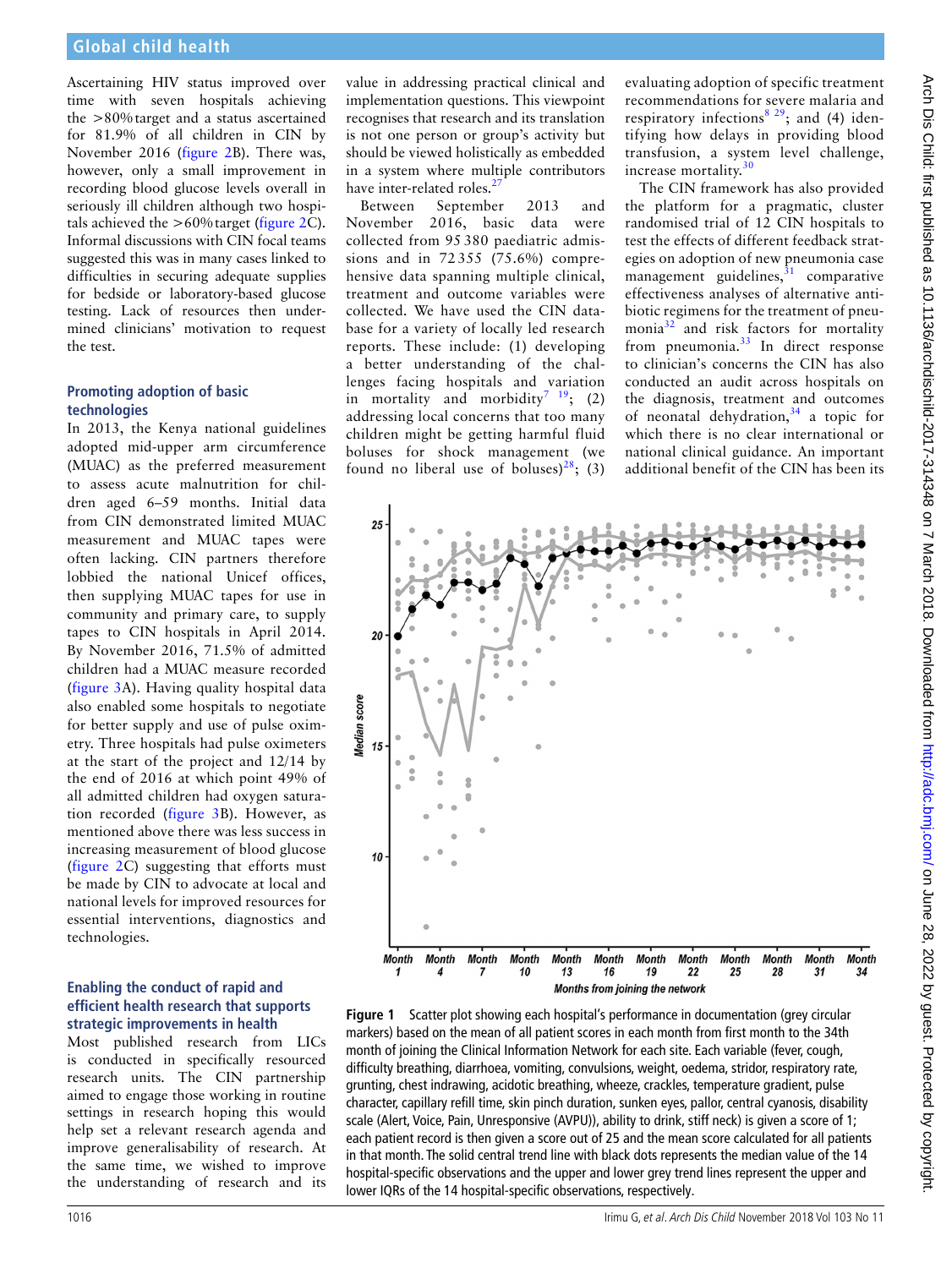

**Figure 2** Scatter plots showing each hospital's performance in documentation (grey circular markers) each month from March 2014 to November 2016 for a clear primary discharge diagnosis for ages 0–12 years (A) and HIV status for all admissions aged 0–12 years (B) both with target documentation rate at 80%. Panel (C) illustrates documentation of blood glucose test results for all patients aged 0–12 years with any danger sign with target of 60%. The solid central trend line with black dots represents the median value of the 14 hospital-specific observations and the upper and lower grey trend lines represent the upper and lower IQRs of the 14 hospital-specific observations, respectively.

ability to support capacity development in research benefitting five Kenyan PhD students.

**SUMMARY AND LESSONS LEARNT**

Throughout this manuscript we have reflected on simple lessons learnt. We summarise further insights on challenges in table 1 (linked to preservice training, hospital norms and the national context) and lessons learnt in box 1.

Sustaining the type of network we describe requires resources. At hospital level, the network supports a data clerk with no other financial or material support.<sup>9</sup> Centrally, a dedicated data management and clinical team needs to be supported, as do face-to-face meetings (twice yearly) that are important to building the partnership and sharing learning. While such networks receive support in high-income settings, partnerships focused on the difficult day-to-day work of changing routine practices over extended periods are not often a priority for those supporting programmes or research in LICs. In these settings, partners seem to prefer development of 'quick technological fixes' (eg, UKAid's £16 million Kenyan County Innovation Challenge Fund<sup>35</sup>) with little regard to whether systems can absorb and implement innovations successfully(Indeed, hospitals' inability to support blood glucose testing in very sick children suggests absorption of technologies at scale remains a major challenge). Many approaches still therefore seem to treat health systems as simple production systems that can be transformed by 'magic bullets' rather than recognising that causes of suboptimal performance often requires long-term institutional and individual behaviour change. $^{25}$  Achieving longterm change may require long-term partnerships, something hard to reconcile with often short-term international funding and political horizons.

Additionally, those that initiate (or fund) programmes aimed at transforming care or improving quality often expect implementation of a package of predefined interventions in keeping with a logical framework where cause and effect are linearly linked. However, it is increasingly realised that we are intervening in complex adaptive systems.<sup>36</sup> Here success may be linked to building of 'soft skills' among the CIN focal persons in leading multidisciplinary teams, greater reflection on the dynamic process of intervention with flexibility to learn and amend intervention strategies built into change efforts.<sup>36 37</sup> We feel that network approaches incorporating the principles of LHS are suited to the complex process of delivering the largescale, long-term improvements required in hospital care for children in LICs including Kenya.<sup>26</sup>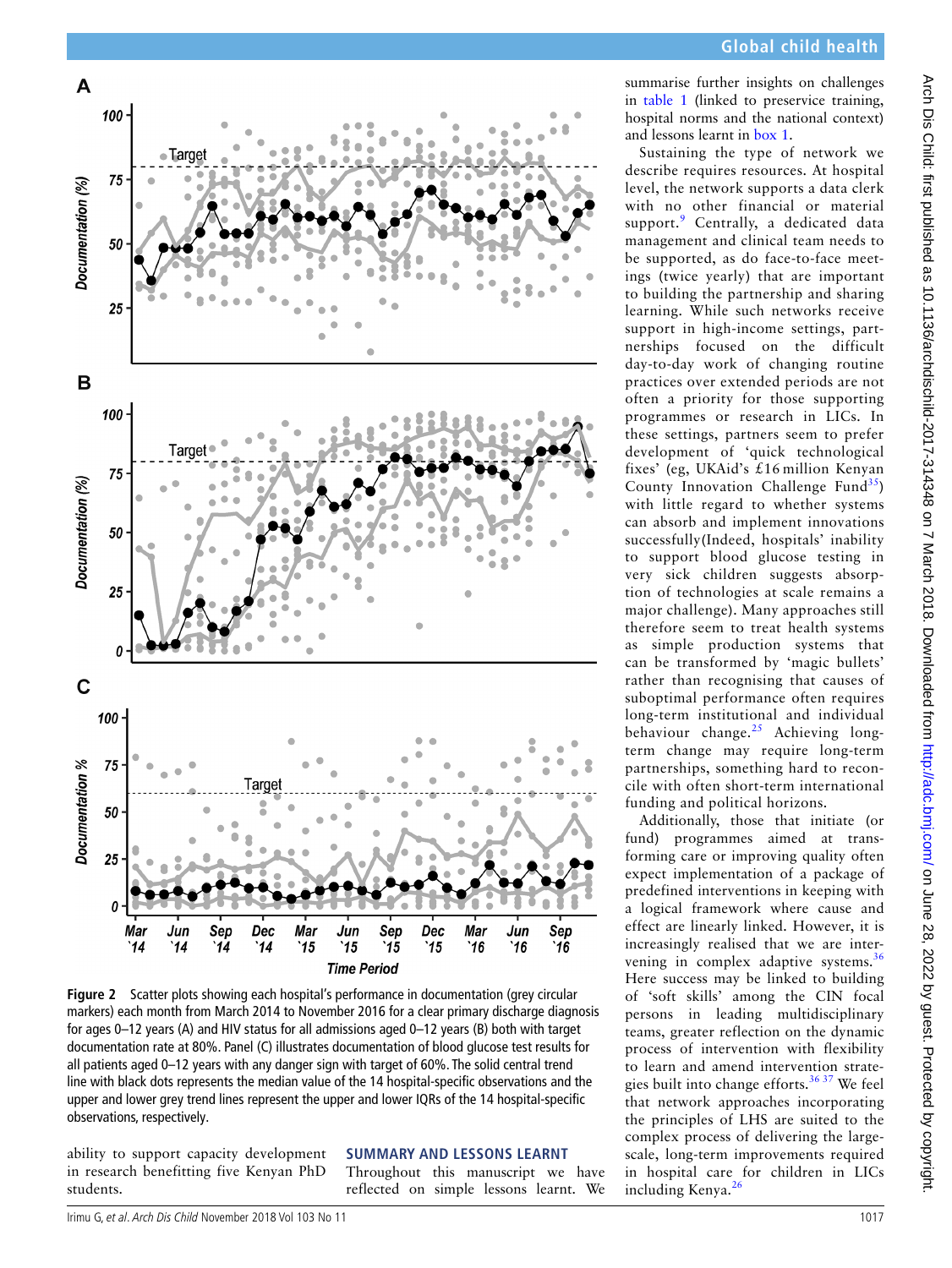

**Figure 3** Scatter plots showing each hospital's performance in documentation (grey circular markers) each month from March 2014 to November 2016 for documentation of mid-upper arm circumference (MUAC) for all admissions aged 6–59 months (A) and documentation of oxygen saturation of all admissions aged 1month to 12 years (B). The solid central trend line with black dots represents the median value of the 14 hospital-specific observations and the upper and lower grey trend lines represent the upper and lower IQRs of the 14 hospital-specific observations, respectively.

**Acknowledgements** The authors thank the Ministry of Health who gave permission for this work to be developed and have supported the implementation of the Clinical Information Network (CIN) together with the county health executives and all hospital management teams. The authors are grateful to the Kenya Paediatric Association, the Kenya Ministry of Health and the University of Nairobi for promoting the aims of the CIN and the support they provided through their officers and membership. The authors also thank the hospital clinical teams on all the paediatric wards who provide care to the children for whom this project is designed. This work is published with the permission of the director of KEMRI.

**Collaborators** The Clinical Information Network (CIN) Authors Group who contributed to the network's development, data collection, data management, implementation of audit and feedback and who reviewed and approved this publication includes: Mercy Chepkirui, Abraham Lagat (KEMRI-Wellcome Trust Research Programme); Samuel Ng'arng'ar (Vihiga County Hospital), Ivan Muroki (Kakamega County Hospital), David Kimutai and Loice Mutai (Mbagathi County Hospital), Cecilia Mutiso (Mama Lucy Kibaki Hospital), Charles Nzioki (Machakos County Hospital), Agnes Mithamo (Nyeri County Hospital), Magdalene Kuria (Kisumu East County Hospital), Samuel Otido (Embu County Hospital), Grace Wachira (Karatina County Hospital), Peris Njiiri (Kerugoya County Hospital), Rachel Inginia (Kitale County Hospital), Hilda Odeny (Busia County Hospital), Grace Ochieng and Lydia Thuranira (Kiambu County Hospital).

**Contributors** All authors contributed to data collection and network activities. GI and ME led the development of this report while MO took primary responsibility for and conducted the analyses with support from ME, PA, GI and TJ. GI drafted the initial manuscript with support from ME and feedback on the analytic approach was provided by SA and AA with feedback on subsequent manuscript drafts provided by all authors who then all approved the final daft.

**Funding** This work was supported by funds from the Wellcome Trust (#097170) awarded to ME as a Senior Fellowship together with additional funds from a Wellcome Trust core grant awarded to the KEMRI-Wellcome Trust Research Programme (#092654).

**Disclaimer** The funders had no role in drafting or submitting the manuscript.

**Competing interests** None declared.

**Ethics approval** Ethics approval was provided by the KEMRI Scientific and Ethical Review Unit for the research on which this report is based.

**Provenance and peer review** Commissioned; externally peer reviewed.

**Data sharing statement** Data for this report are under the primary jurisdiction of the Ministry of Health in Kenya. Enquiries about using the data can be made to the KEMRI-Wellcome Trust Research Programme Data Governance Committee.



**Open access** This is an open access article distributed in accordance with the Creative Commons Attribution 4.0 Unported (CC BY 4.0) license, which permits others to copy, redistribute, remix, transform and build upon this work for any purpose, provided the original work is properly cited, a link to the licence is given, and indication of whether changes were made. See: https:// creativecommons.org/licenses/by/4.0/.

© Author(s) (or their employer(s)) 2018. Re-use permitted under CC BY. Published by BMJ.



**To cite** Irimu G, Ogero M, Mbevi G, et al. Arch Dis Child 2018;**103**:1013–1019.

Received 28 November 2017 Revised 8 February 2018 Accepted 19 February 2018 Published Online First 7 March 2018

Arch Dis Child 2018;**103**:1013–1019. doi:10.1136/archdischild-2017-314348

### **REFERENCES**

- 1 English M, Esamai F, Wasunna A, et al. Assessment of inpatient paediatric care in first referral level hospitals in 13 districts in Kenya. *Lancet* 2004;363:1948-53.
- 2 English M, Irimu G, Nyamai R, et al. Developing guidelines in low-income and middle-income countries: lessons from Kenya. Arch Dis Child 2017;102:846–51.
- 3 Ministry of Health. Basic paediatric protocols 2016. Kenya.
- 4 Irimu G, Wamae A, Wasunna A, et al. Developing and introducing evidence based clinical practice guidelines for serious illness in Kenya. Arch Dis Child 2008;93:799–804.
- 5 Mwakyusa S, Wamae A, Wasunna A, et al. Implementation of a structured paediatric admission